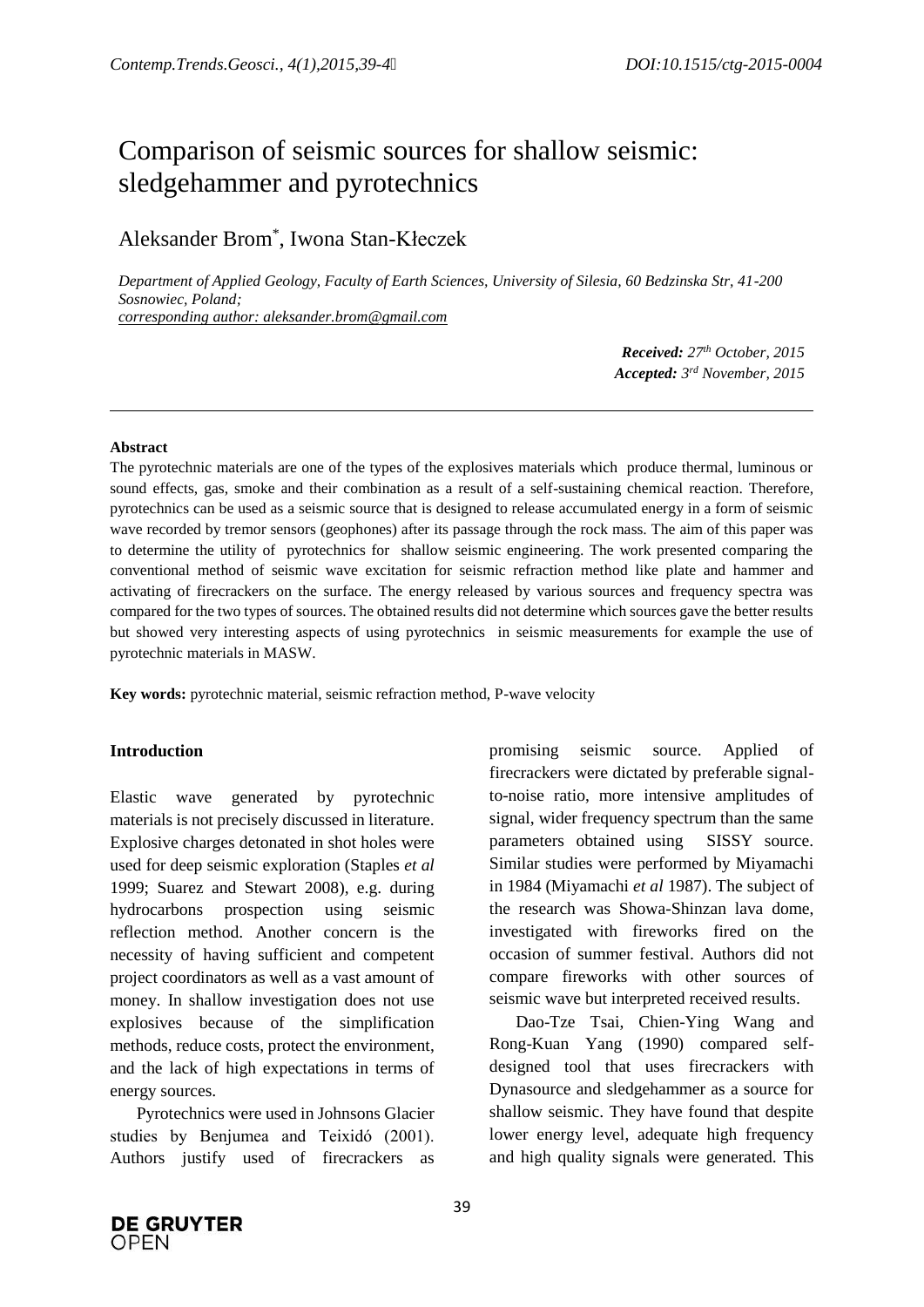type of source was used in fault detection (Chien-Ying Wang and Rong-Kuan Yang Dao-Tze Tsai 1991) and it proved the feasibility of firecracker source.

The small number of references was a driving force for writing this paper focused on comparison between conventional shallow seismic source like hammer and rarely used source namely firecracker and define convenience of use of common available explosives (firecrackers) for seismic purposes..

#### **Seismic sources**

The selection of proper seismic source that meets requirements and goals of shallow seismic surveys have influence on project's efficiency. Selected seismic source should have strong signal with specific frequency response and should allow to achieve expected depth and simultaneously provide the highest possible resolution of recorded signal (Kearey et. al. 2002). The force of source depends on a large number of factors such as the structure of subsurface, the age of rock formation, the lithology, the frequency response of geophone, the dynamic range of used recorder and planned depth of recognition (Steeples 2000). When seismic source is selected, features such as spectral characteristic, repeatability, convenience of use, efficiency and sufficient released energy should be considered. Safety matters are also important (Steeples 2000).

The perfect seismic source is characterized by strong amplitudes of high-frequency signal. The Earth is a type of a low-pass filter (Staples et. al. 1999) . After recording of signal that passed through rock formation, more or less flat response from zero to frequency required by exploration resolution is obtained. In connection with fact that different frequencies are attenuated differently as a function of distance, an ideal source would be ideal only for a distance between the source and the receiver.

According to seismic sources division made by Pilecki (Pilecki *et al* 2014) considered

ϰϬ

seismic source is active – operator detonates it himself, impulse - generates short minimumphase signal as any explosive charge, destructive – its application causes soil surface damage.

#### **Field study**

The study area is located in "Podleśna" dolomite quarry where subsurface soil layer was removed before planned further exploitation. Measurements were carried out using P.A.S.I. 16SG24 instrument. To study was used 12 geophones with 3m spacing between them. Sampling time was 0.00025s. There were 5 shot points located at -10m, 0m, 16,5m, 33m, 43m.

Research was performed with a hammer weighing 8 kilos hitting again in metal plate and using firecrackers FP3 with 3.0 g of Net Explosive Content (NEC) (Fig.1), distributed in Poland by Jorge Sp. z o.o. and manufactured in China.



**Fig. 1.** The example of firecracker FP3 (fot. A.Brom).

The explosive materials were detonated on the surface. The presented studies required the using of metal housing that steered the shock wave of firecracker from blast towards ground.

The author designed conical shaped cover (Fig.2A). Its dimensions are: base diameter – 500 mm, height – 170 mm. In order to avoid unwanted vibrations in the event of taking the cover off the ground and falling down, the cover was temporarily fitted to the ground with four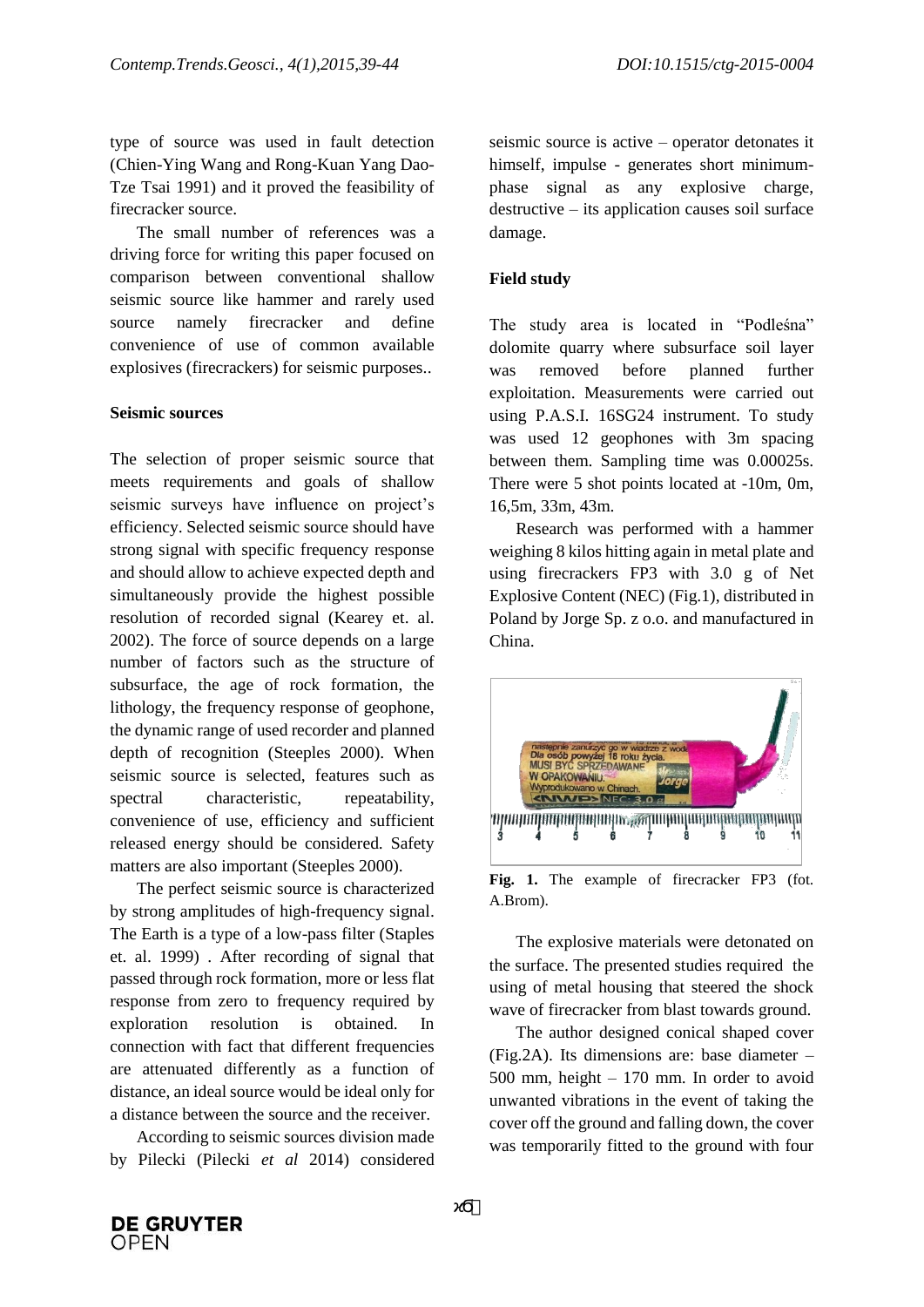35-centimetre rods nailed down before the shooting. The metal cover was weighted with 20-kilo bag with sand for safety reasons (Fig.2B).

## **Results**

Collected traces were processed using SeisImager/2DTM software. It contain from two modules, the first - Pickwin offer the possibility of pick first breaks of wave and user is able to do Fourier analysis of signal, the second - Plotrefa allow to create hodograph and then generate model of geological layers.

It is necessary to set the parameters 'gain' and 'scale' properly so as to get right comparison of traces using PickWin. Otherwise the program normalises traces in order to increase the data visibility even though amplitudes close to the source are much greater than amplitudes recorded by rearmost geophone. In this case 'gain' and 'scale' coefficients were 0.03 and 0.05 respectively. The same parameters applied to each section makes evaluation of seismic source energy possible.

Figures 3 and 4 show ground vibration recorded by geophones. Both figures present first 400 ms. More powerful surface wave can be seen in the figure 4 representing seismic wave generated by firecracker. This wave can be clearly distinguished due to extremely high amplitude.

The problem of calculating released energy proved impossible to resolve. It can be only estimated. Yordkayhun and Na Suwan (2012) show that energy produced during explosion was bigger than energy released in blow of hammer.

Frequency spectra of two hammer strokes are presented below. Figure 5 depicts midprofile registration (16.5 m) while figure 6 presents images generation at offset (-10 m).

Analysing these spectra, frequency windows of sledgehammer's blow can be easily seen. Impact source is bimodal – there can be observed two windows with the highest amplitudes, first at 50-60 Hz and another one at 100-110 Hz.

Presented figures signalize what kind of filter is soil and rock mass. The decrease of frequency with distance can be seen on both spectra.

Maximal amplitudes (dominant frequency) of sledgehammer blows are within 50-60 Hz. When energy is released in the middle of the array, the highest frequency peak aims towards lower frequencies and finally reaches circa 50Hz. While blow is at -10m, geophones at opposite side of array record frequencies even lower than 50 Hz.

The relationship between dominant frequency in correlation with geophone-source distance resembles reversed function of recording time and distance (hodograph).



**Fig. 2.** The metal housing with rods (A) and the way of protection (fot. I.Stan-Kłeczek).

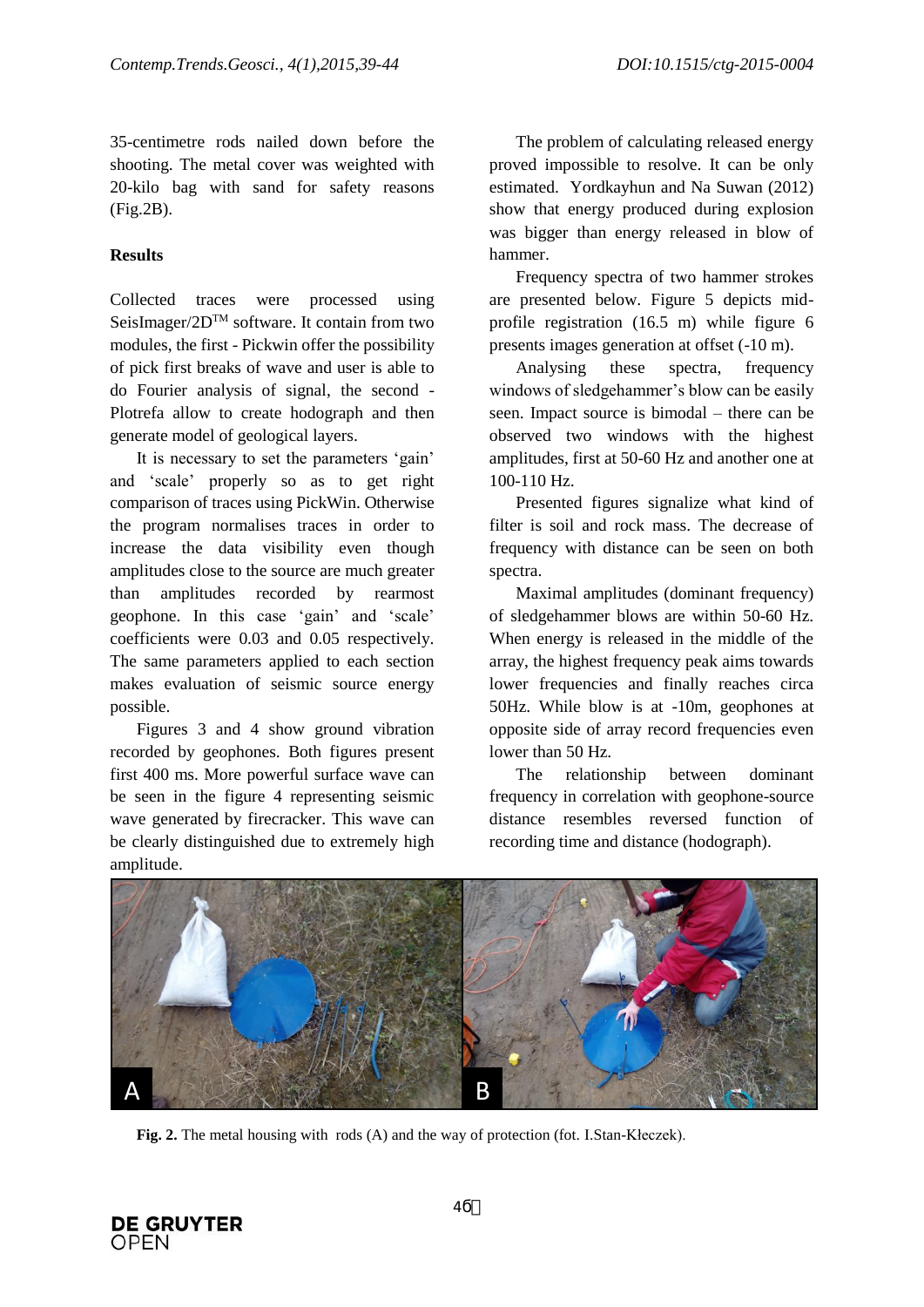Status : No editing



**Fig. 3.** Ground vibration produced by hammer recorded by geophones. The seismic source was located at 43 m.



**Fig. 4.** Ground vibration produced by firecracker recorded by geophones. The seismic source was located at 43 m.

Observed amplitude spectra of firecracker's detonation shows its multimodal nature. It would be overstatement to say that the spectrum is continuous but the band is definitely wider. Frequency distribution is characterised by multiplied maxima. The highest amplitudes are noticeable grouped. First 'maxima pack' could be seen between 50 and 90 Hz and another between 150 and 190 Hz.

Characteristic feature of obtained sledgehammer records is the absence of frequencies higher than 100 Hz compared to the firecracker. Miller *et al.* (1986) ascertained that the presence of the second maximum of higher frequency is distinctive for explosives. Explosive charges commonly used in engineering seismic release seismic energy within range of 100 to 200 Hz, some of them reach even 400 Hz.

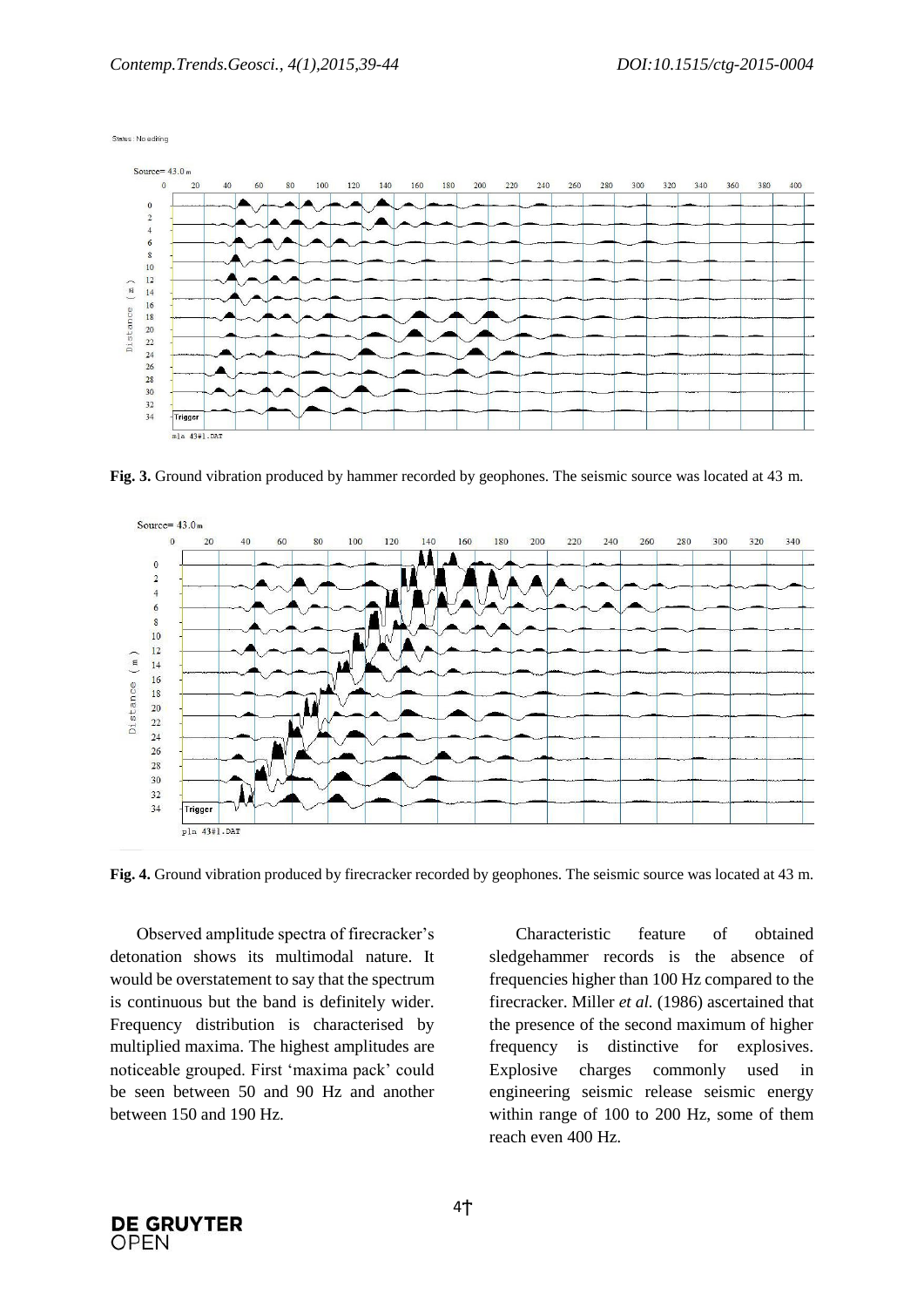

**Fig. 5.** Frequency spectra of hammer blow at 16.5 m.



**Fig. 6.** Frequency spectra of hammer blow at -10.0 m.

#### **Discussion**

During selecting seismic source it is very important the cost, spectral characteristic, repeatability, use convenience, efficiency and energy. The safety must be also taken into account.

The use of sledgehammer is costless apart from purchase cost. The cost of pyrotechnic, similar to this used in presented study is about 0.60PLN.

**DE GRUYTER OPEN**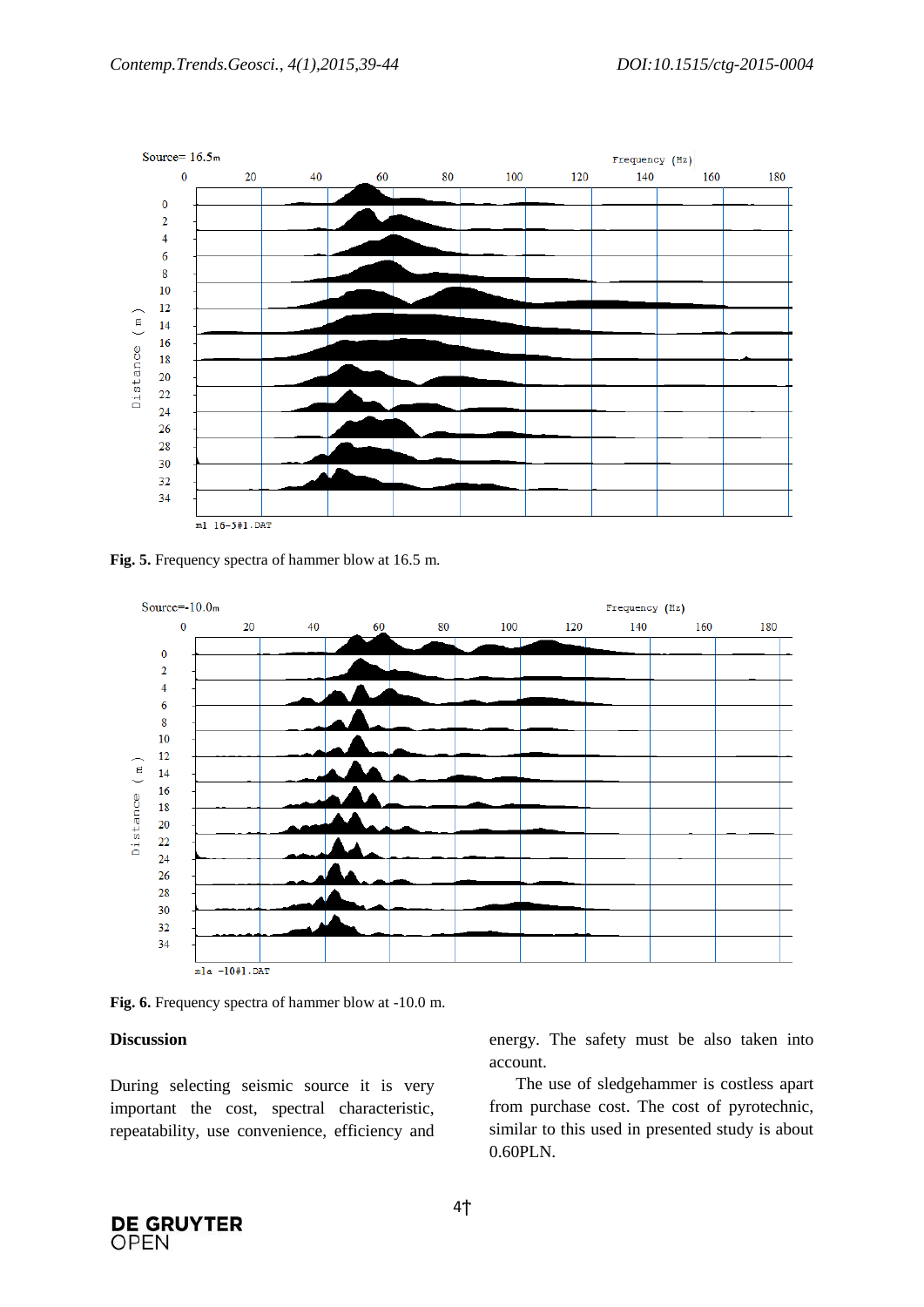

**Fig. 7.** Frequency spectra of firecracker blast at 43.0 m.

Therefore it is easy to calculate the cost of pyrotechnics used in one profile. It costs 3.00PLN and it is not a prohibitive if bear in mind possible advantages.

Firecrackers give maximum amplitudes for frequencies between 50 and 90 Hz, while sledgehammer has dominant frequencies on 50- 60 Hz level. However, it is possible to slightly increase this level. To enhance dominant frequency of sledgehammer blow it is necessary to reduce its weight and use the more rigid metal plate. Unfortunately it is not possible to measure the size of the amplitude using SeisImager program.

The spectrum changes with distance from source. Near the source a spectrum composes of wide frequency band with some modes and then some amplitudes decay or disappear (in general, higher frequency) with distance. Application of pyrotechnics as a source of seismic wave is related to repeatability problems. Hammer blow advantage is quite good repeatability if following impacts are made by the same person. Different body shape can hinder or even incapacitate receiving signal of the same seismic energy (Rubin *et al* 2012). In contrast, looking alike firecrackers does not need to contain the same explosive content. Specified NEC does not ensure the same energy, but significantly reduces differences.

Influence of described source on environment is nearly negligible as well as sledgehammer. Qualifying source as disruptive only due to being explosive is an overstatement. If firecracker was placed on grass, it would be slightly burnt. On the other hand if it was placed on solid ground without vegetation, there should be no remnants. Remains left by firecracker are very fine. The firecracker covers are made of paper thus they are biodegradable.

Improvement of signal-to-noise ratio (S-N), and thereby data quality, is made by stacking sequent records gathered from the same shot point. The ten-fold increase of S-N ratio needs about 100 blow repetitions. Presented data were not stacked because there was a single shot at the shot point. Collected traces reveal that energy of the firecracker is greater than energy of the hammer.

#### **Conclusions**

Tentatively, invented and described in this paper explosive seismic source is suitable for shallow engineering seismic purposes. It is likely to achieve even better resolution of section owing to the presence of high frequency